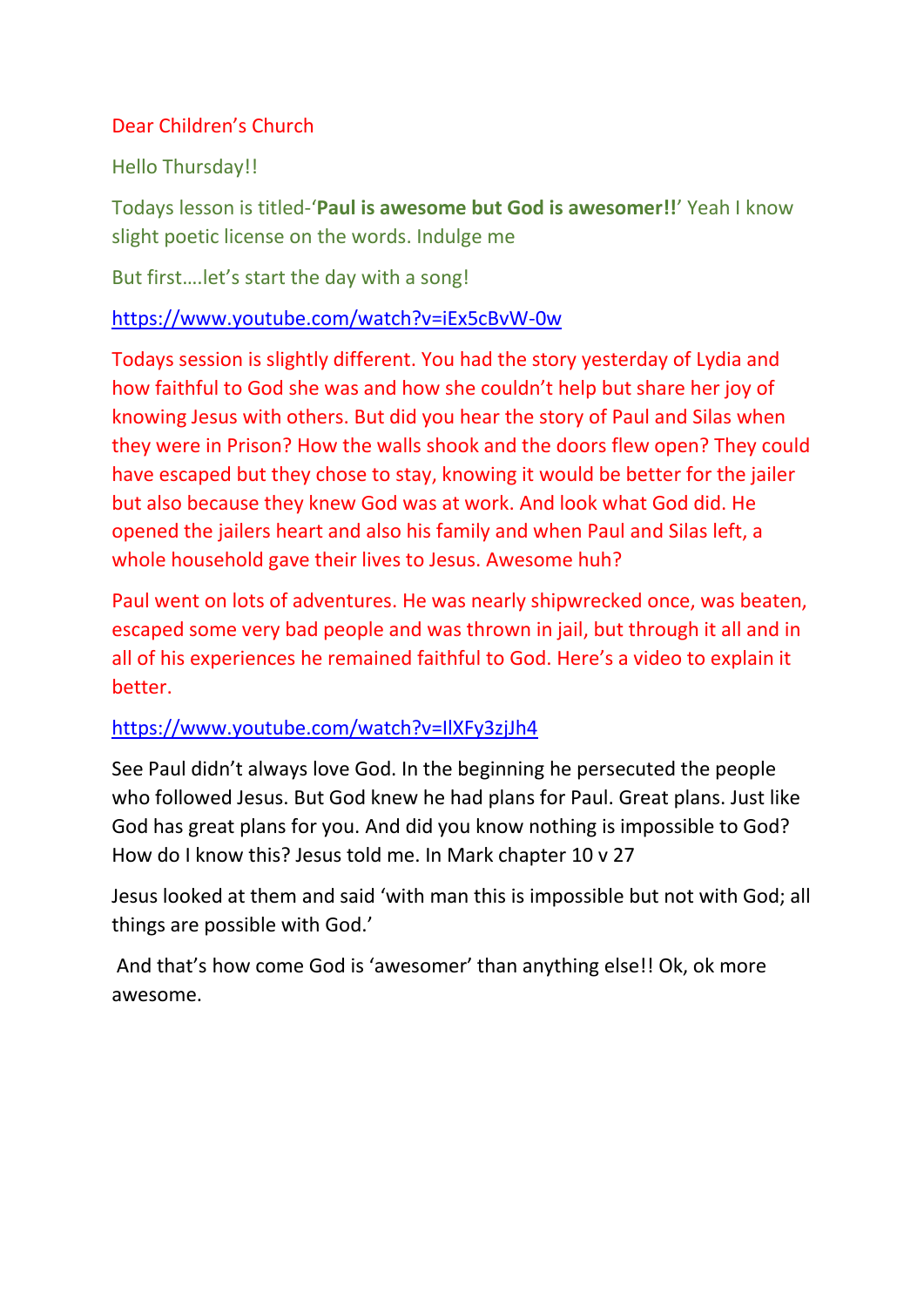So today's activity is to write down all the things you are good at. It may be you can balance a ball on the tip of your finger, it may be you can be kind to people or you may be brilliant at maths.

Whatever it is write a list of all the things you are great at. Get your mums and dads to do it too. (Sometimes grownups are rubbish at saying what we are good at, so you may need to help them.)

Then when you've written them all down ask the people in your house to write down what they think you are great at. Write down what you think your parents and brothers and sister can do that is awesome.



And when you've done that- compare lists. Tell each other what you think they can do the best.

Then together thank God for all his gifts to us. Go back and listen to today's song again.

Did you know God loves giving us gifts. We are his favourite people and he delights in making us marvellous for Him. So give thanks for that too.

#### Here's a prayer

#### Dear God,

Thankyou that you love us so much and have given us lots of gifts. Help us use them for your glory. Help us be like Paul. Brave and very courageous

Thankyou for our families. Help us to remind each other how fortunate we are to have our friends and family.

Thankyou that your bible helps us every day to be shining lights for you.

In Jesus name

Amen



Speaking of awesome, tomorrow we are going to look at my most favourite lady in the whole of the bible. Can you guess who it might be?

….see you tomorrow

Much Love

Liz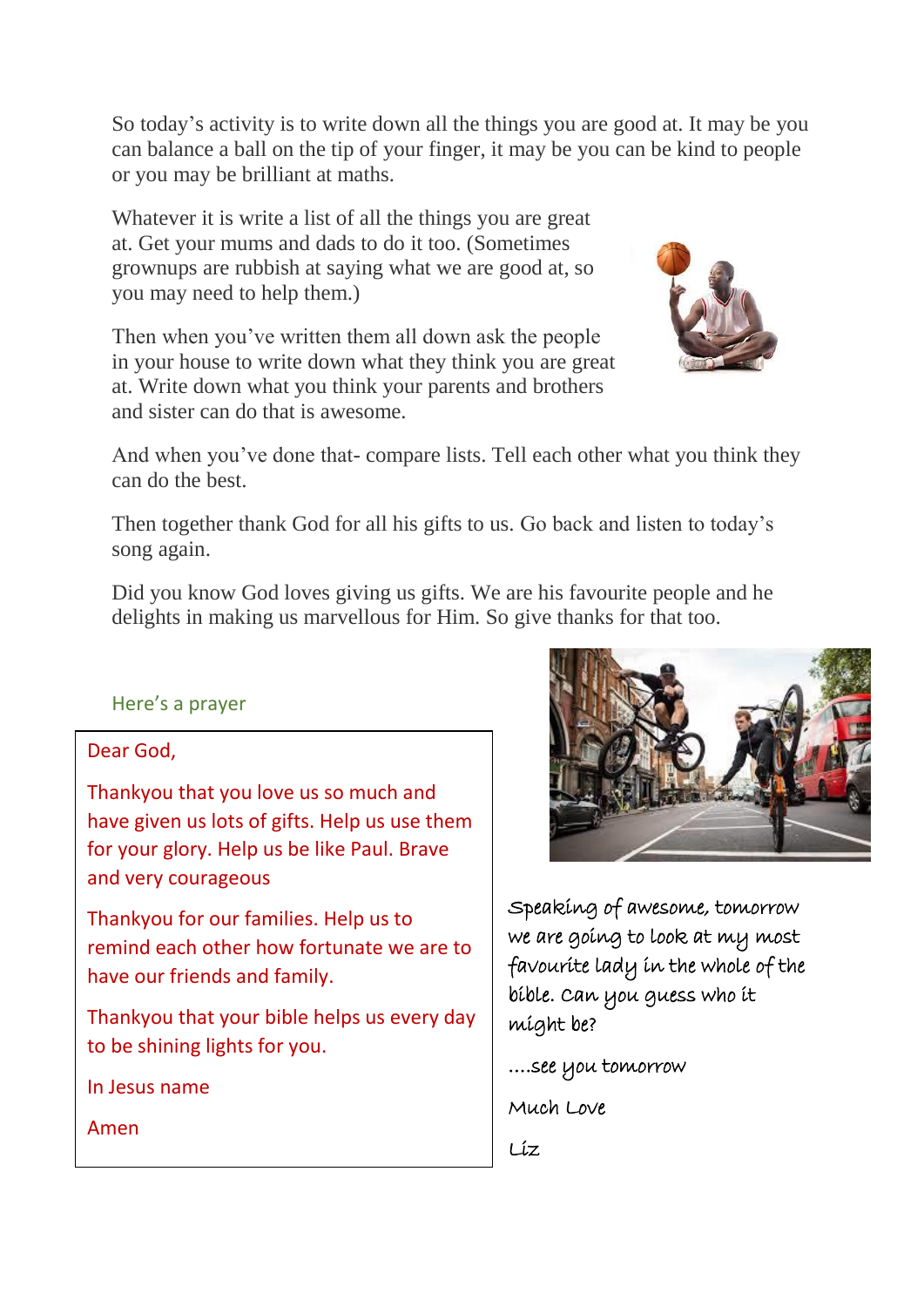Acts 16

| N | U                      | ٧ | В | 0 | Ε | C          | В | Ν | Ν | F       | ٧ | E | н      | ٧     |   | А |
|---|------------------------|---|---|---|---|------------|---|---|---|---------|---|---|--------|-------|---|---|
| P | ı                      | Κ | Ε | Y | Κ | н          | D | U | W | Κ       | F | Χ | Ε      | В     | D | Y |
| W | В                      | E | А | G | J | Ν          | Z | U | E | E       | S | I | L      | А     | S | U |
| Н | U                      | U | R | D | А | С          | т | S | L | E       | D | ı | 0      | Y     | S | F |
| ı | ı                      | ٧ | Т | Н | U | J          | J | Т | P | R       | I | S | O      | N     | В | J |
| F | G                      | Z | Η | E | Χ | Ε          | R | S | S | W       | A | D | S      | Ν     | U | W |
| S | Z                      | Κ | Q | D | J | н          | O | Χ | I | S       | ٧ | S | J      | Z     | W | J |
| D | В                      | Z | U | А | ı | W          | W | E | Ν | L       | D | U | S      | D     | Κ | U |
| U | Ε                      | L | А | Y | Z | G          | A | U | G | 0       | F | Κ | C      | E     | E | J |
| S | L                      | Q | Κ | R | Ε | I          | N | J | I | N       | Χ | N | C      | N     | Ν | E |
| Υ | ı                      | 0 | E | Χ | F | Υ          | S | G | Ν | D       | W | W | ٧      | W     | Т | S |
| U | E                      | M | Q | ı | W | т          | W | K | G | J       | W | Н | В      | Ρ     | А | U |
| G | ٧                      | Κ | D | Ν | L | A          | U | G | W | Ε       | P | Т | В      | P     | L | S |
| т | E                      | Q | C | D | Χ | D          | W | Κ | W | G       | E | L | Z      | Z     | E | Y |
| Κ | D                      | А | F | W | А | G          | ı | S | Τ | R       | А | т | E      | S     | L | W |
| Z | S                      | S | W | I | Н | Z          | C | C | C | Κ       | U | W | Z      | А     | D | E |
| W | E                      | ı | Χ | L | Z | P          | A | U | L | W       | U | E | U      | А     | ı | Q |
|   | Believe<br>Magistrates |   |   |   |   | Earthquake |   |   |   | Singing |   |   | Prison |       |   |   |
|   |                        |   |   |   |   | Romans     |   |   |   | Jesus   |   |   |        | Silas |   |   |
|   | Paul                   |   |   |   |   | Acts       |   |   |   |         |   |   |        |       |   |   |
|   |                        |   |   |   |   |            |   |   |   |         |   |   |        |       |   |   |

Name: